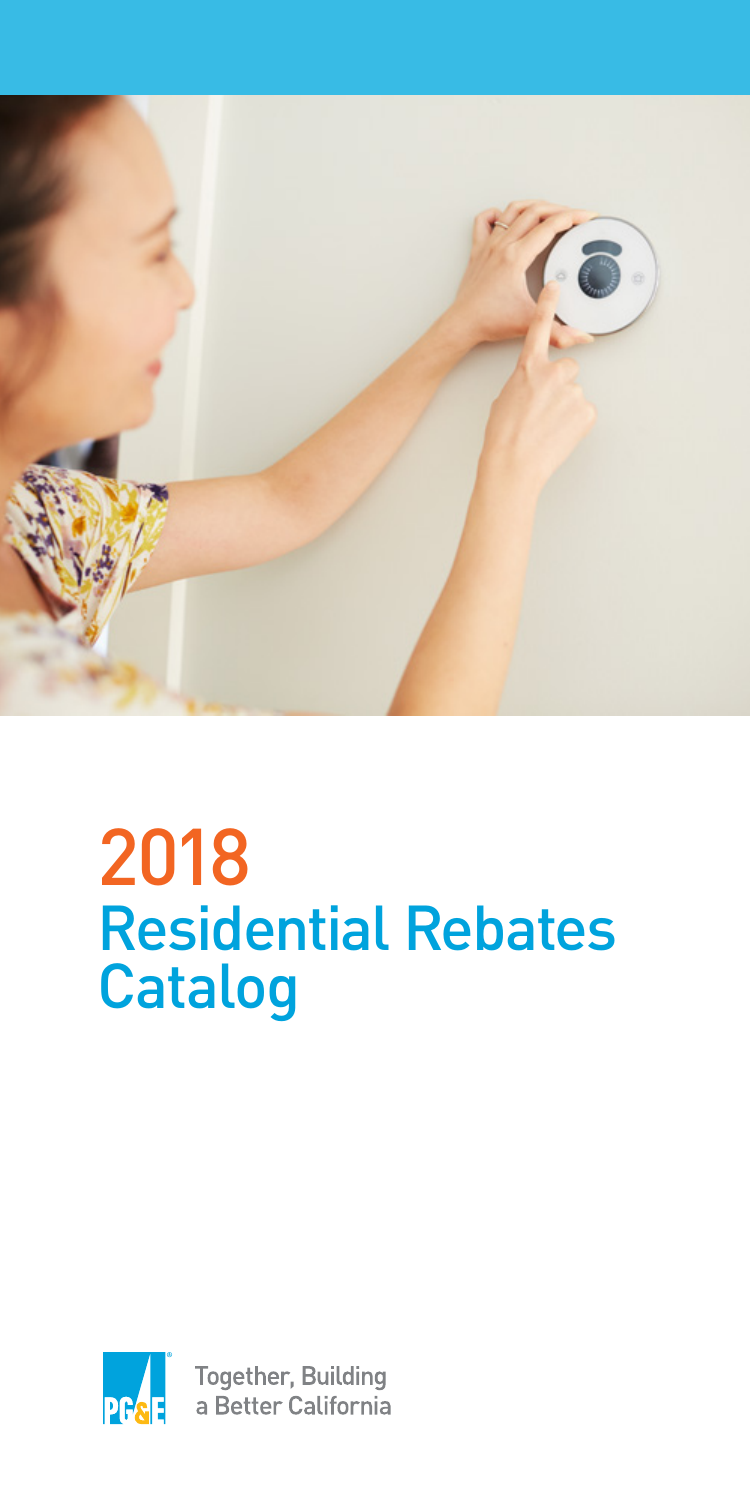# Apply online for fast rebates at

**[pge.com/myhome/erebates](http://www.pge.com/myhome/erebates)**

Pacific Gas and Electric Company (PG&E) offers rebates on qualified energy-efficient products and improvements for your home. When you purchase and install these products, you can save energy and money while reducing your impact on the environment. Learn more at **[pge.com/rebates](http://www.pge.com/rebates)**.

## **How to apply**

- **1. Read** the Terms and Conditions at **[pge.com/terms](http://www.pge.com/terms)** to determine if you are eligible for a rebate.
- **2. Locate** the item(s) that you are applying for in this catalog. Be sure to review the important qualification information.
- **3. Purchase and install** the qualifying product(s) in your home between January 1, 2018 and December 31, 2018, unless otherwise noted.
- **4. Complete and submit** your application online through **[pge.com/myhome/erebates](http://www.pge.com/myhome/erebates)**. All rebate applications must be received within 60 days from date of purchase.
- **5.** Rebate eligibility and amounts are subject to change at any time.

**If you are not able to complete the PG&E erebates process, please call the Smarter Energy Line at 1-800-933-9555.**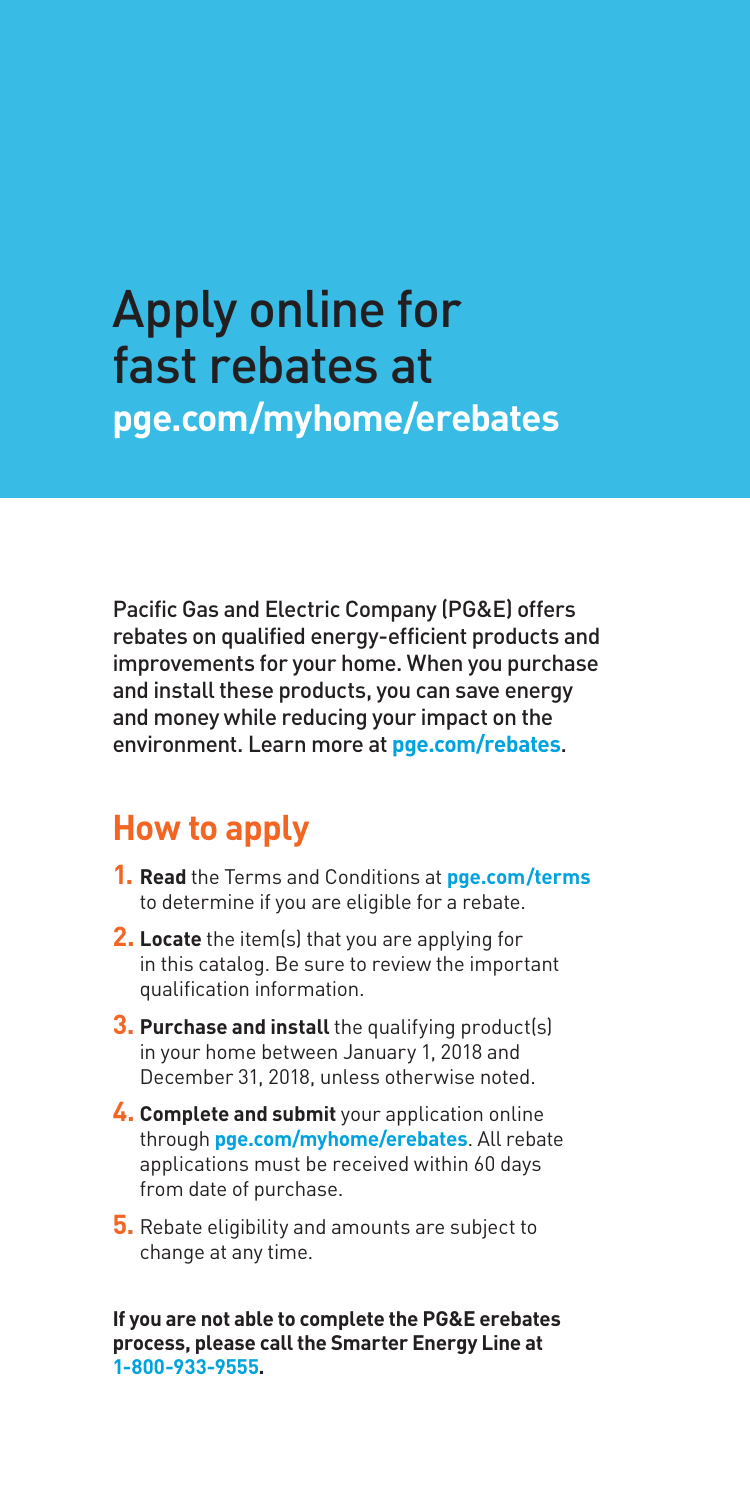## **Rebates at a glance**

| <b>Rebate Code</b> | <b>Description</b>                                                                                                                                                                 | <b>Rebate</b>      |
|--------------------|------------------------------------------------------------------------------------------------------------------------------------------------------------------------------------|--------------------|
| HV359              | <b>ENERGY STAR<sup>®</sup> Smart Thermostat</b><br>replacing manually operated thermostat                                                                                          | \$50/<br>household |
| HV360              | <b>ENERGY STAR Smart Thermostat</b><br>replacing programmable thermostat                                                                                                           | \$50/<br>household |
| BW031              | <b>ENERGY STAR High-Efficiency Electric</b><br>Heat Pump Storage Water Heater<br>Uniform Energy Factor (UEF) of 3.11<br>or greater and/or Energy Factor (EF)<br>of 3.24 or greater | \$300/unit         |

#### DEFINITIONS:



A manually operated thermostat allows user to adjust temperature setting up or down as desired by manually turning a dial or moving a lever.

Please note: manually operated thermostats contain mercury which need to be disposed of carefully and properly. To find a safe and free collection site near you, visit [recyclehomethermostats.org/california](http://recyclehomethermostats.org/california).



A programmable thermostat uses a built-in calendar and clock for temperature adjustment by day and time.



A smart thermostat, in addition to doing everything a programmable thermostat does, is Wi-Fi enabled and automatically adjusts heating and cooling temperature settings in your home for optimal performance.

Uniform Energy Factor (UEF) and Energy Factor (EF) are measures of a water heater's efficiency. UEF and EF are based on recovery efficiency, standby losses and cycling losses. A higher UEF or EF indicates a more efficient water heater.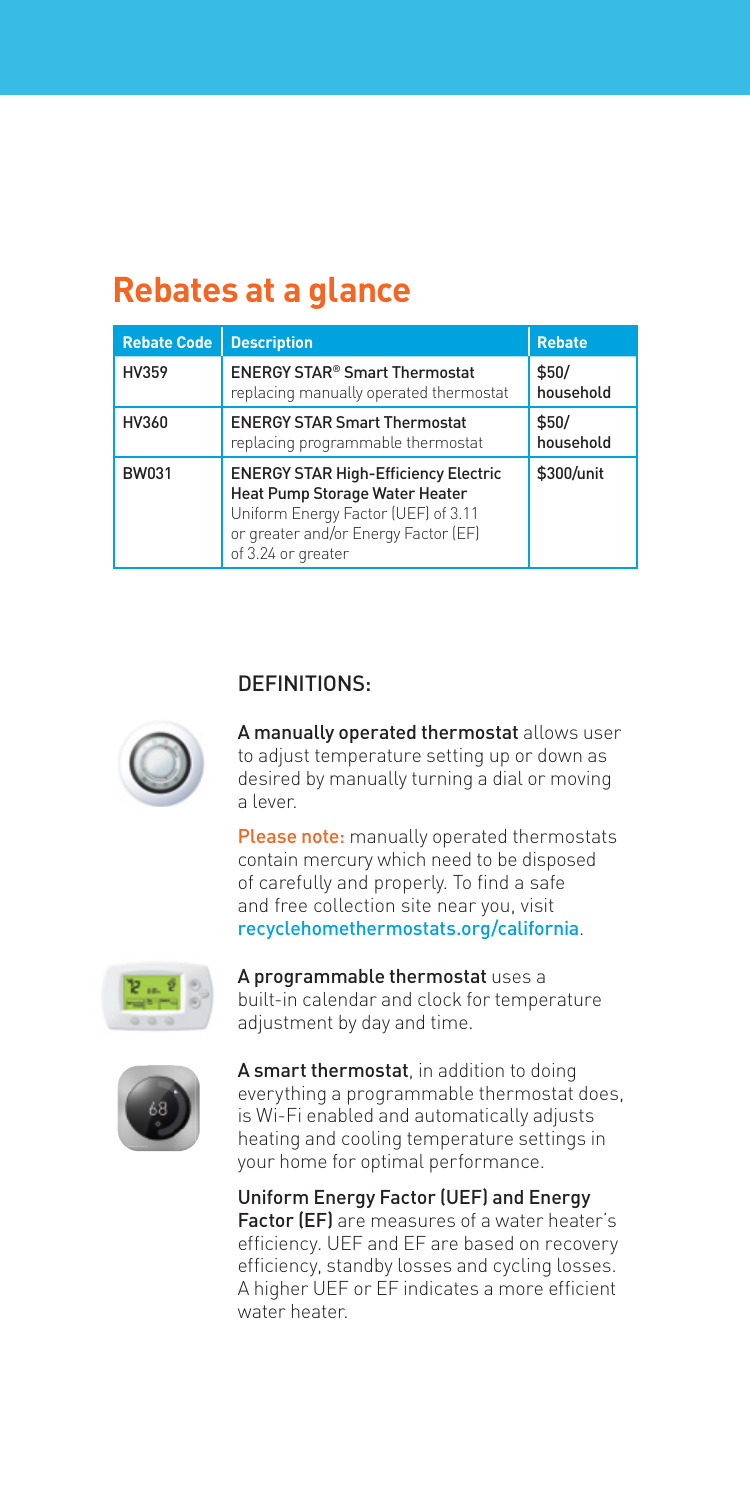

# ENERGY STAR® Smart Thermostat



#### **REQUIREMENTS:**

- To see the full list of qualifying products, visit the [ENERGY STAR website](https://www.energystar.gov/productfinder/product/certified-connected-thermostats/).
- Smart thermostat must be new, replacing an existing manual or programmable thermostat.
- Installation address must have an electric and/or gas account with PG&E.\* Only one rebate is available per account.
- Smart thermostat must be installed and connected to Wi-Fi.
- Residence must have a central heating and/or cooling system.
- Rebate application requires that you include a picture of your existing thermostat prior to installation of smart thermostat.

<sup>\*</sup>Customers who are part of a third party program such as Community Choice Aggregation (CCA), Core Gas Aggregation Service (CGAS) or Direct Access (DA) also qualify as long as all other eligibility requirements are met.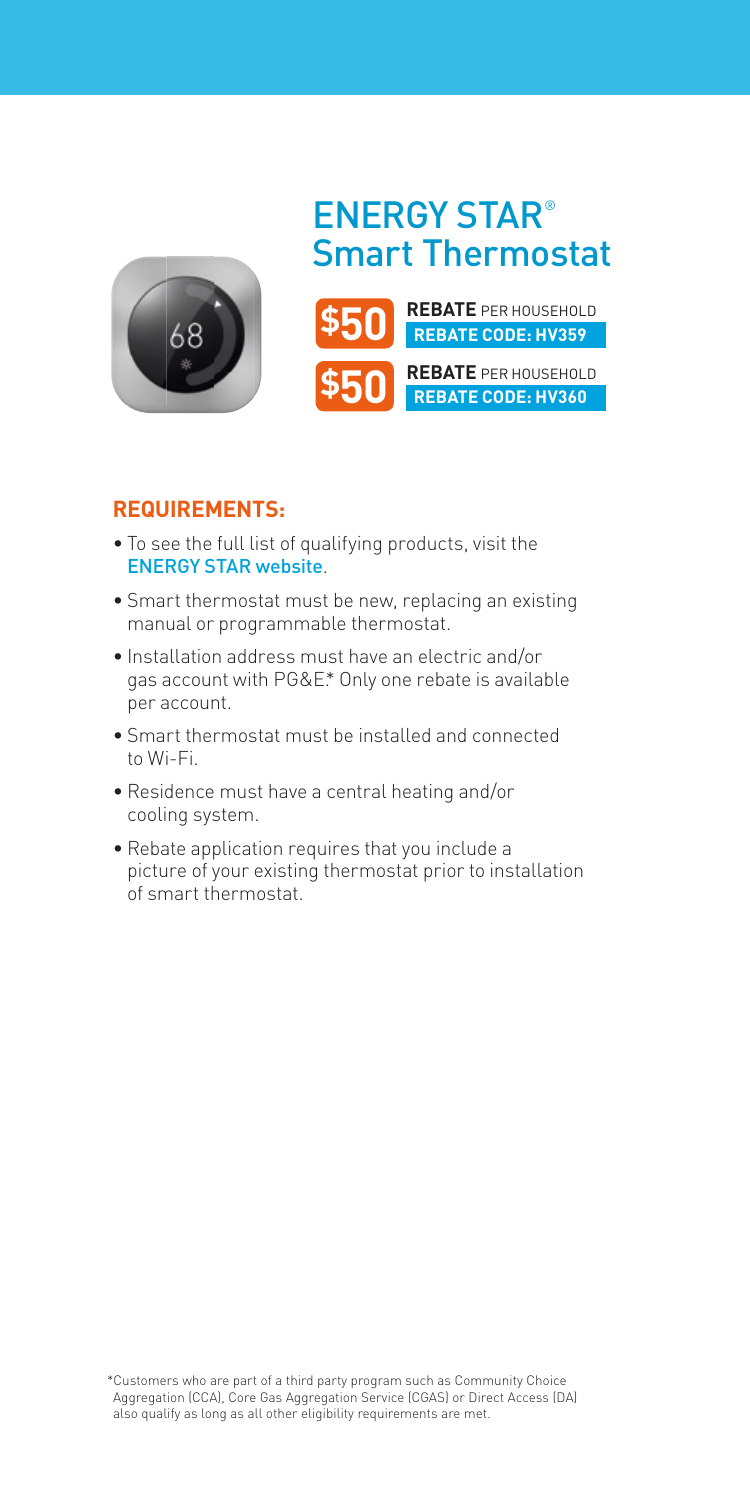

## ENERGY STAR® High-Efficiency Electric Heat Pump Storage Water **Heater**

**REBATE** PER UNIT **\$300 REBATE CODE: BW031**

#### **REQUIREMENTS:**

- Electric heat pump water heater must be ENERGY STAR certified at time of purchase and have a Uniform Energy Factor (UEF) of 3.11 or greater and/or Energy Factor (EF) of 3.24 or greater
	- Must have a capacity greater than 40 gallons and less than or equal to 55 gallons
	- Must be new and meet or exceed all applicable local, state and federal standards.
- Visit [marketplace.pge.com](http://marketplace.pge.com) for qualifying models.
- New electric heat pump water heater must replace an existing electric-powered water heater.
- Check with your contractor for installation requirements as regulations vary across California.
- Installation address must have an electric account with PG&E.\*

#### **EXCLUSIONS:**

- Instantaneous or tankless water heaters do not qualify.
- New construction (residential development projects, e.g. subdivisions) installations do not qualify.
- Thermal efficiency (TE)-rated households do not qualify; only UEF- or EF-rated households are eligible for rebates.

\*Customers who are part of a Community Choice Aggregation (CCA) or Direct Access (DA) program also qualify as long as all other eligibility requirements are met.